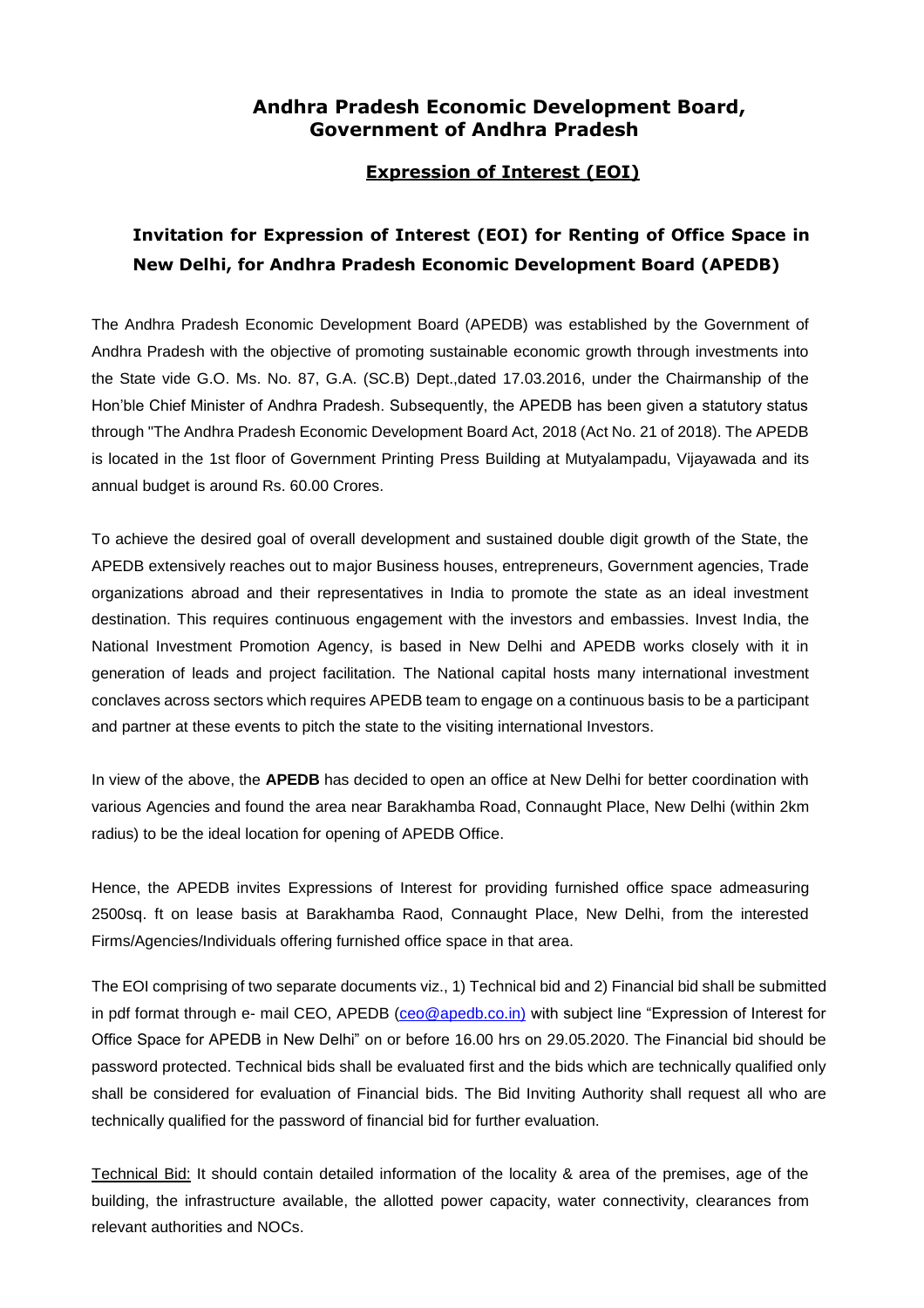Financial Bid: It should clearly mention the monthly rent including all the applicable taxes and other obligations of payment, if any and their terms & conditions of Leasing of offered office space.

APEDB shall reserve the right to accept or reject any tender/ bid, without assigning any reason to the bidders/owners/Agencies.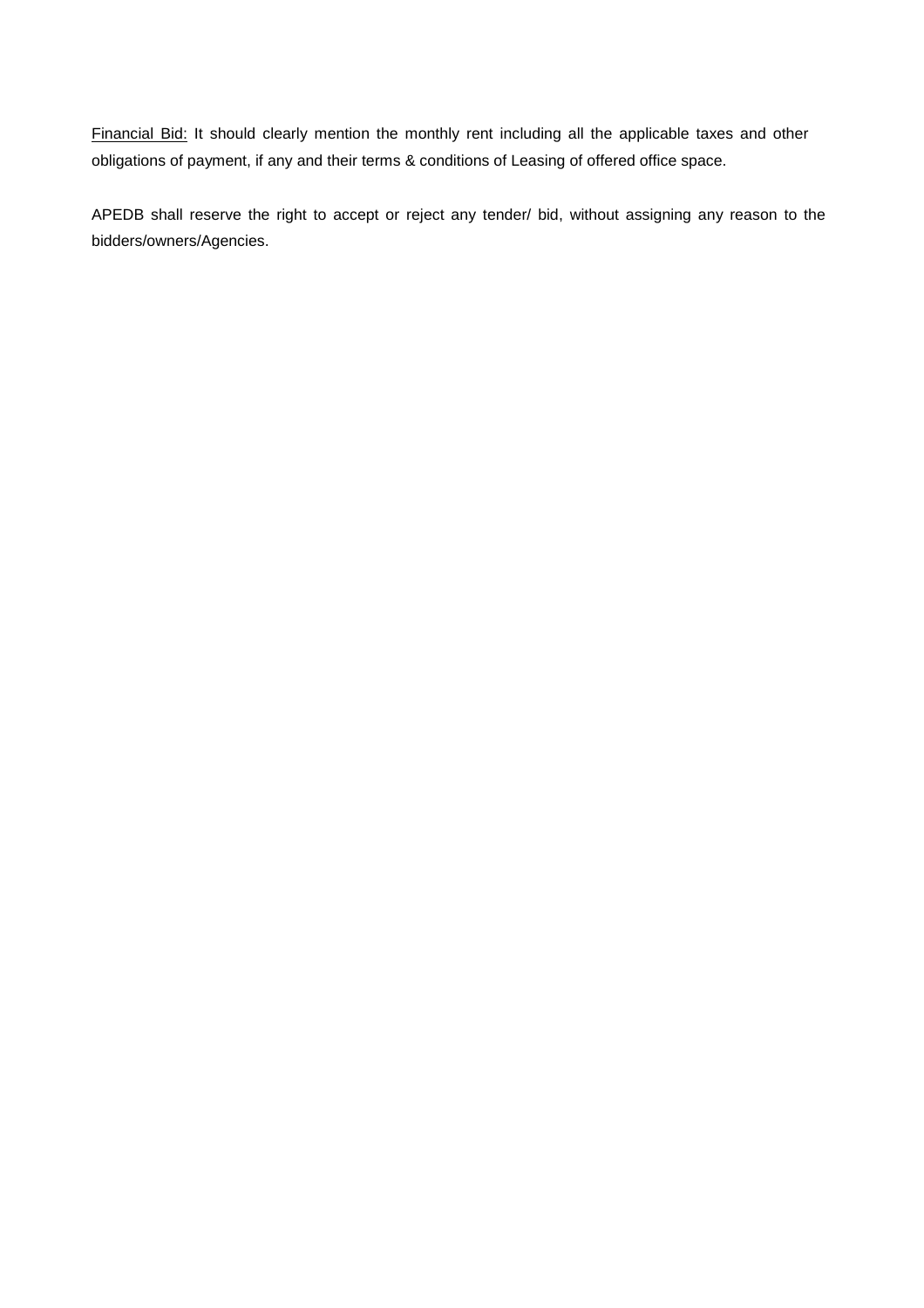# **TERMS OF REFERENCE (TOR) FOR RENTING OF OFFICE SPACE ANDHRA PRADESH ECONOMIC DEVELOPMENT BOARD (APEDB).**

- 1. The Building in which the office space is offered should preferably be not more than 15 years old.
- 2. About 2500 sq. ft of office space is required & it should contain the following: shall be well furnish (including Air Conditioners) and shall also have all basic amenities like proper water connection/facilities, adequate fire protection system as per local authority requirements etc. The building should have separate electricity and water connection. Sufficient wiring and meters should be in placed to take up electricity load for air conditioning of the premises.
	- i. Reception area along with Lounge with a seating capacity of 6-8 people,
	- ii. Two executive cabins with a seating capacity of 1 plus 5 each,
	- iii. 8-10 working stations with adequate moving area,
	- iv. Pantry coffee/ tea preparation place
	- v. Conference room with 10-12 seating capacity
	- vi. Adequate number of toilets for ladies & gents separately,
	- vii. Video Conferencing facilities with TV and internet connections,
	- viii. Wi-Fi connection & LAN line for working stations, cabins and Conference room,
	- ix. 24×7 power supply with back up & enough plug points for connecting devices,
	- x. Functional AC with sufficient tonnage capacity,
	- xi. 24×7Water supply & cooler for drinking water,
	- xii. EPBAX land line for reception and in office rooms and in Conference room and for all seaters,

xiii. Furniture- sufficient tables and chairs/ sofas (in good condition) in conference room, executive cabins, lounge, reception area & work stations and file/ records storage facility,

- xiv. Blinds etc for all windows,
- xv. Housekeeping & security,
- xvi. 3 covered car parking space & unlimited parking for 2 wheelers,
- xvii. Maintenance & Facility Management, and

xviii. APEDB logo placements in the front and appropriate locations including reception area.

- 3. In case of damage to the leased property due to any natural calamities, rioting etc. APEDB shall not be liable to compensate the loss or damage to the owner of the property. The owner has to undertake the required repairs/ replacement at his/ her/ it' s own cost.
- 4. The EOI shall be acceptable from the original owner / lease holder / power of attorney holder of the building / property or their authorized agents. The lease deed should be executed after the verification of documents by APEDB.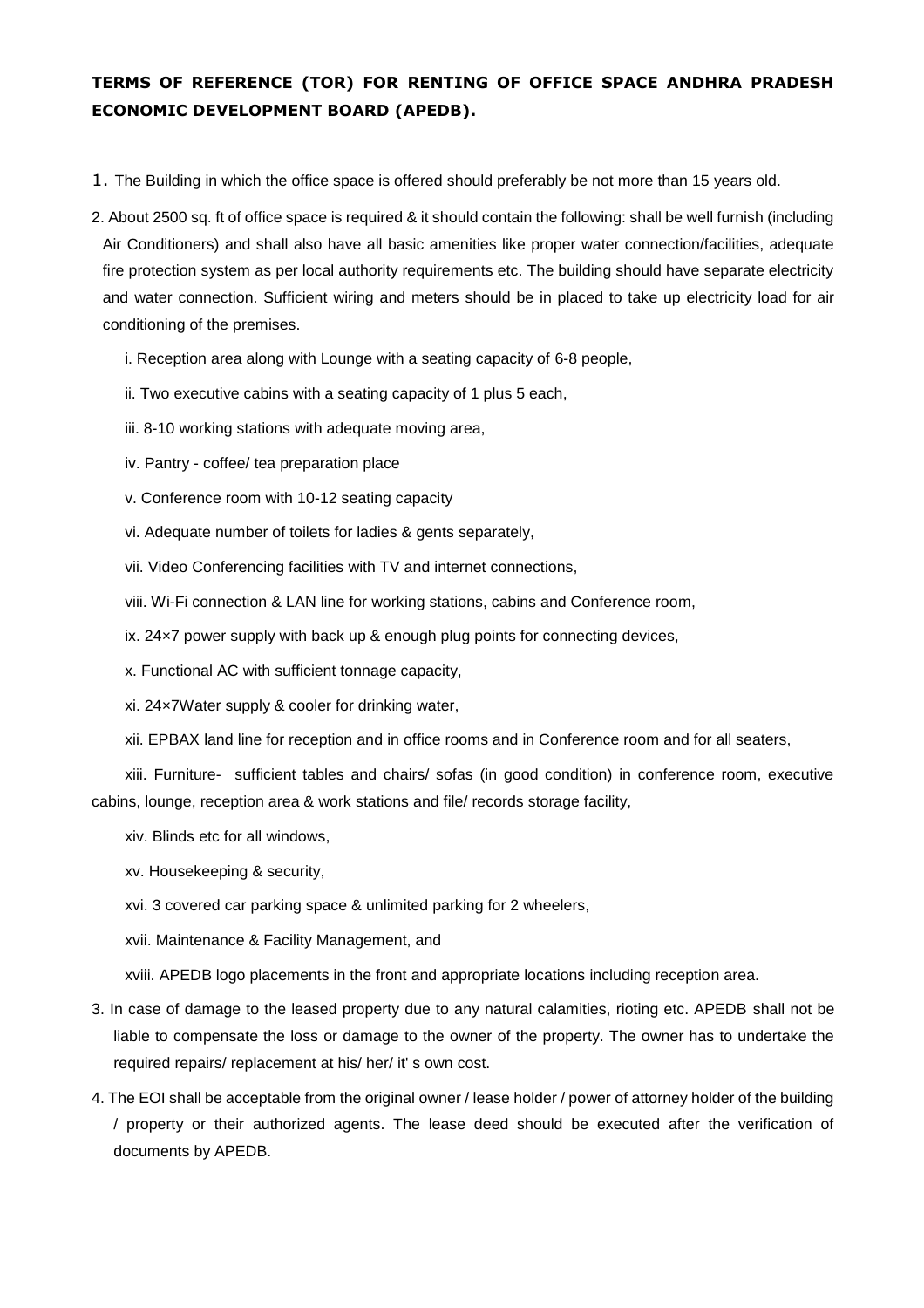- 5. The APEDB is not liable to pay any brokerage/ service fee for the offered property under any circumstances.
- 6. The lease rental shall be subject to TDS as per the provision of Income Tax Act in force.
- 7. EOI not conforming to these requirements shall be rejected and no correspondence will be entertained in this regard whatsoever.
- 8. After opening of the technical documents and before evaluation of the same, the person/s authorized by APEDB shall inspect the premises and ascertain its suitability for the purpose of setting the office. In case of Non- suitability of the offered space/ building for the purpose of setting up of the office, the technical bid submitted by such bidder will not be evaluated and the financial bid of the owner will not be opened. The decision of the APEDB in this matter shall be final.
- 9. Possession of the leased out space in the ready to move condition shall be handed over to APEDB within 15 days from the date of signing the Agreement.
- 10. The rent would be payable from the date of actual taking over possession of the leased property by APEDB.
- 11.The following documents should be submitted along with EOI:
	- i. Documents in support of ownership of the offered premises/ building/ land and construction there on,
	- ii. Construction permission from the competent authority,
	- iii . Copy of PAN of the owner of the premises.
	- iv. Supporting Documents, in case of lease holders or power of attorney holders or authorized agents of properties filing EoI,
	- v. Certificate of authorized signatory from owner of a firm, society etc.,
	- vi. Documents in support of payment of all taxes, Duties, Dues etc. on the offered space,
	- vi. An affidavit swearing that the space offered is free from any liability and litigation with respect to its ownership, lease/renting and that there are no pending payments against the same.
- 12. Building offered must be free from all encumbrances, claims and legal disputes etc.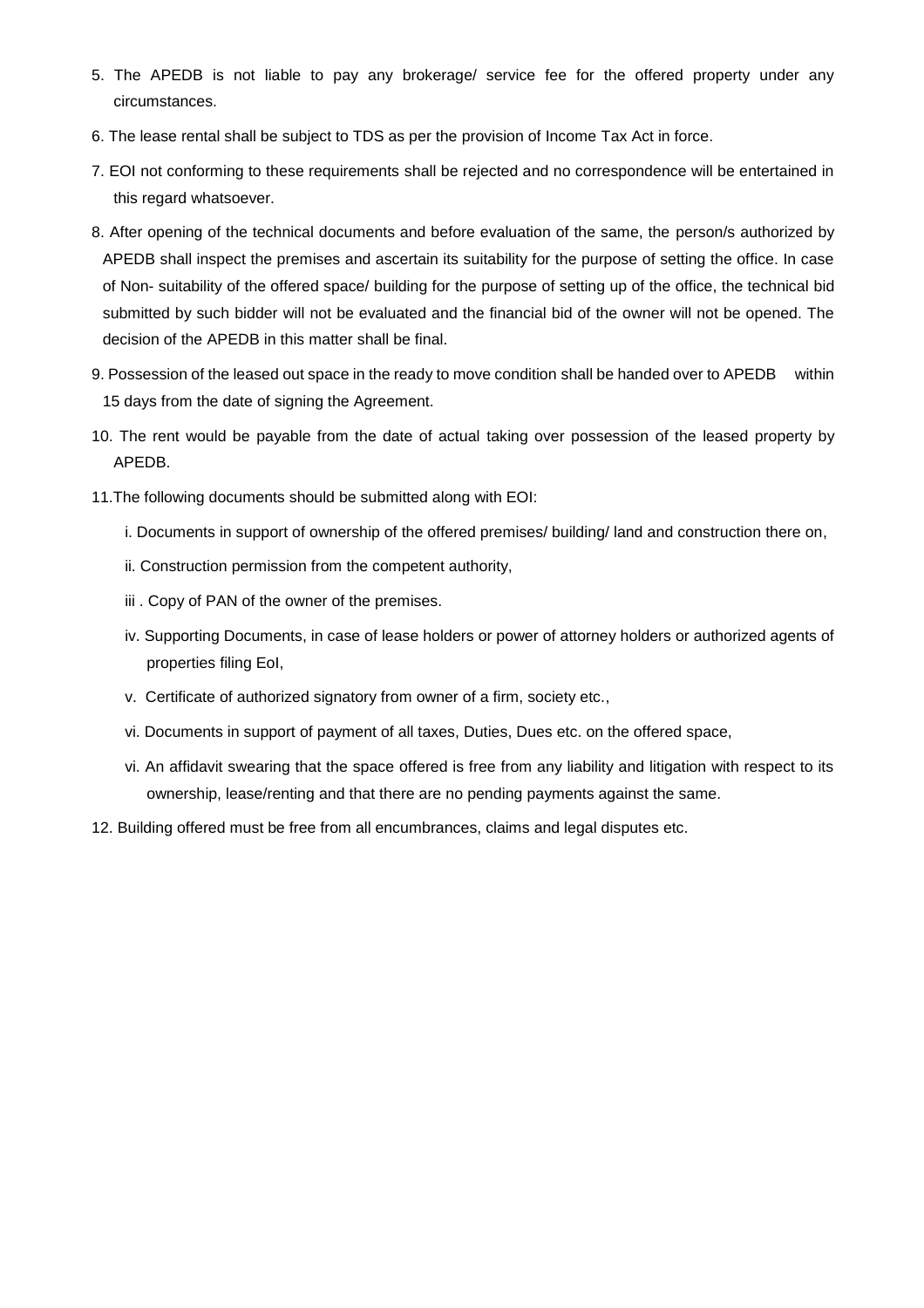| <b>TENDER FORM</b>          |                                                                                       |                                                                                                                                                                                           |                |  |  |
|-----------------------------|---------------------------------------------------------------------------------------|-------------------------------------------------------------------------------------------------------------------------------------------------------------------------------------------|----------------|--|--|
| <b>Technical Bid-Part 1</b> |                                                                                       |                                                                                                                                                                                           |                |  |  |
|                             | <b>BIDDER'S DESCRIPTION</b><br>Points<br><b>Details of Firm/Proprietor/Agency</b>     |                                                                                                                                                                                           |                |  |  |
| 1.                          | 1.1                                                                                   | Name of Firm/Individuals/Agency                                                                                                                                                           |                |  |  |
|                             | 1.2                                                                                   | Address of Firm/Individuals/Agency                                                                                                                                                        |                |  |  |
|                             | 1.3                                                                                   | Contact numbers Telephone No.                                                                                                                                                             |                |  |  |
|                             |                                                                                       | Mobile No.                                                                                                                                                                                |                |  |  |
|                             |                                                                                       | Firm/Proprietor/Agency                                                                                                                                                                    |                |  |  |
|                             | 1.4                                                                                   | Email ID Firm/Proprietor/Agency                                                                                                                                                           |                |  |  |
| 2.                          |                                                                                       | Details Location & Address of Office Space Offer                                                                                                                                          |                |  |  |
|                             | 2.1                                                                                   | Address of the Office Space                                                                                                                                                               |                |  |  |
|                             | 2.2                                                                                   | Land Mark of the Office Space                                                                                                                                                             |                |  |  |
|                             | 2.3                                                                                   | Distance of the Main Road in meters                                                                                                                                                       | 15             |  |  |
|                             | 2.4                                                                                   | Attach layout drawings of the office premises                                                                                                                                             |                |  |  |
| 3 <sub>1</sub>              | Attached Infrastructure and amenities of the office                                   |                                                                                                                                                                                           |                |  |  |
|                             | 3.1                                                                                   | Total available space in sq. ft                                                                                                                                                           |                |  |  |
|                             | 3.2                                                                                   | Reception area along with lounge with seating capacity of 5-7 people                                                                                                                      | 10             |  |  |
|                             | 3.3                                                                                   | No. of toilets                                                                                                                                                                            | 5              |  |  |
|                             | 3.4                                                                                   | Two executive cabins with a seating capacity of 1 plus 5 each,                                                                                                                            | 15             |  |  |
|                             | 3.5                                                                                   | 8-10 working stations with adequate moving area                                                                                                                                           | 20             |  |  |
|                             | 3.6                                                                                   | Pantry - coffee/ tea preparation place                                                                                                                                                    | 5              |  |  |
|                             | 3.7<br>Conference room with 10-12 seating capacity                                    |                                                                                                                                                                                           | 10             |  |  |
|                             | 3.8                                                                                   | Adequate number of toilets for ladies & gents separately,                                                                                                                                 |                |  |  |
|                             | Video Conferencing facilities with TV and internet connections<br>3.9                 |                                                                                                                                                                                           | $\overline{5}$ |  |  |
|                             | 3.10<br>Wi-Fi connection & LAN line for working stations, cabins and Conference room, |                                                                                                                                                                                           | 1              |  |  |
|                             | 3.11<br>24x7 power supply with back up & enough plug points for connecting devices    |                                                                                                                                                                                           | $\mathbf{1}$   |  |  |
| 3.12                        |                                                                                       | Functional AC with sufficient tonnage capacity,                                                                                                                                           | 1              |  |  |
|                             | 24x7Water supply & cooler for drinking water<br>3.13                                  |                                                                                                                                                                                           | $\mathbf{1}$   |  |  |
|                             | 3.14                                                                                  | EPBAX land line for reception and in office rooms and in Conf room and for all<br>seaters,                                                                                                | 1              |  |  |
|                             | 3.15                                                                                  | Furniture- sufficient tables and chairs/ sofas (in good condition) in conference<br>room, executive cabins, lounge, reception area & work stations and file/ records<br>storage facility, | 5              |  |  |
|                             | 3.16                                                                                  | Blinds etc for all windows,                                                                                                                                                               | $\mathbf{1}$   |  |  |
|                             | 3.17                                                                                  | Housekeeping & security,                                                                                                                                                                  | $\mathbf{1}$   |  |  |
|                             | 3.18                                                                                  | 3 covered car parking space & unlimited parking for 2 wheelers,                                                                                                                           | $\mathbf{1}$   |  |  |
|                             | 3.19.                                                                                 | Maintenance & Facility Management, and                                                                                                                                                    | $\mathbf{1}$   |  |  |
|                             | 3.20                                                                                  | APEDB logo placements in the front and appropriate locations including<br>reception area.                                                                                                 | 1              |  |  |

#### **Signature of the authorized signatory**

Name of Signatory: Address: Contact no.